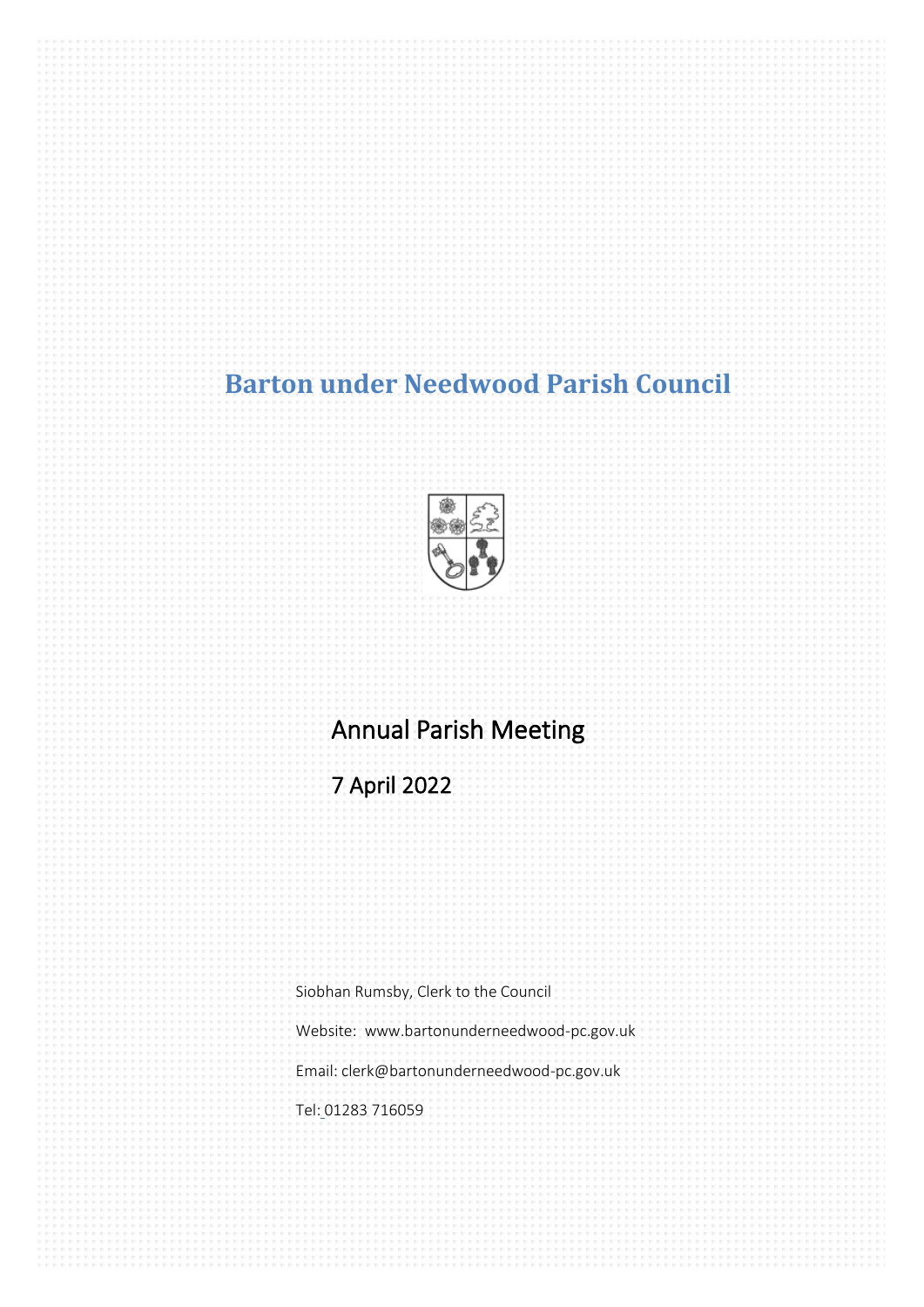#### **CHAIRMAN'S ANNUAL REPORT:**

# **Susanne van Daesdonk – Barton Parish Council 2021-22**

The Annual Meeting in May 2021 was the last Parish Council Meeting to be held via Zoom before Coronavirus Bill ceased and the law reverted to the traditional face to face meetings. We resumed such meetings in August.

# **Key Projects**

#### **David Sherratt**

David Sherratt was a Parish Councillor for 20 years and his various roles included those of Chairman and Vice Chairman. He was respected by his fellow Councillors, and he helped us to maintain overall good governance and financial probity with dry humour, in his role as chair of the Finance Committee. He was generous with his support and advice which was always measured and helpful. We missed him when he stepped down in 2019 and we were deeply saddened to learn of his death on 25th June. Working with David, the Parish Council had put a bench by the War Memorial to mark the 75th Anniversary of the local branch and were pleased to support a plaque being added in his memory.

#### **Parks and Open Spaces**

As you are probably aware, the Parish Council looks after the Fish Pond, Collinson Park, Ash Tree Pocket Park, and St James Garden on your behalf. These green spaces had been used during the Pandemic by more residents in the village than ever before during the various periods of Lockdown and the need to 'Stay Local' for exercise and general wellbeing. In light of this, we thought it would be good to get the views of the whole community on the Green Spaces we manage to aid our development of a 3-5 year strategy for these areas and budget accordingly. So, we launched a Green Spaces survey. The Parish Council were delighted to receive 559 responses and estimate this represents about 10% of the parish population and may represent a quarter of households. The responses were, on the whole, very positive. Several ideas and themes have emerged.

The Fish Pond looked particularly good last summer, and it was a tragedy when the Pond suffered pollution from engine oil that had been poured down a drain. The Parish Council were very grateful to the bailiff, whose prompt action in switching off the pump limited the damage, and to all the support received from Parishioners.

#### **Village Enhancement**

We held Barton Live during the Teddy Festival weekend. Many people came to see what clubs and societies the village has to offer. People who have moved to the village over the last couple of years were surprised by how many activities are on offer.

Working with the RBL, the November remembrance events took place as normal with an act of remembrance on 11th November and the usual parade and service on Remembrance Sunday, November 14th.

The Christmas tree lights were switched on by Father Christmas on November 28th.

The Queen's Platinum Jubilee Copse has been planted. It is located between Westmead Road and Park Road. Her Majesty is keen to have forests planted for future generations and our green spaces survey found that the community would also like more green spaces and room for wildlife. Thirty trees have been donated by the Woodland Trust and chosen as suitable for a small urban woodland giving all year round colour and supplying flowers, fruit and shelter for birds and insects. Wild flower seeds will be sown around the trees. There will be Rowan for winter berries, Silver Birch for their bark and dappled shade and Wild Cherry for their blossom in spring. All are native UK species which have been grown in Britain.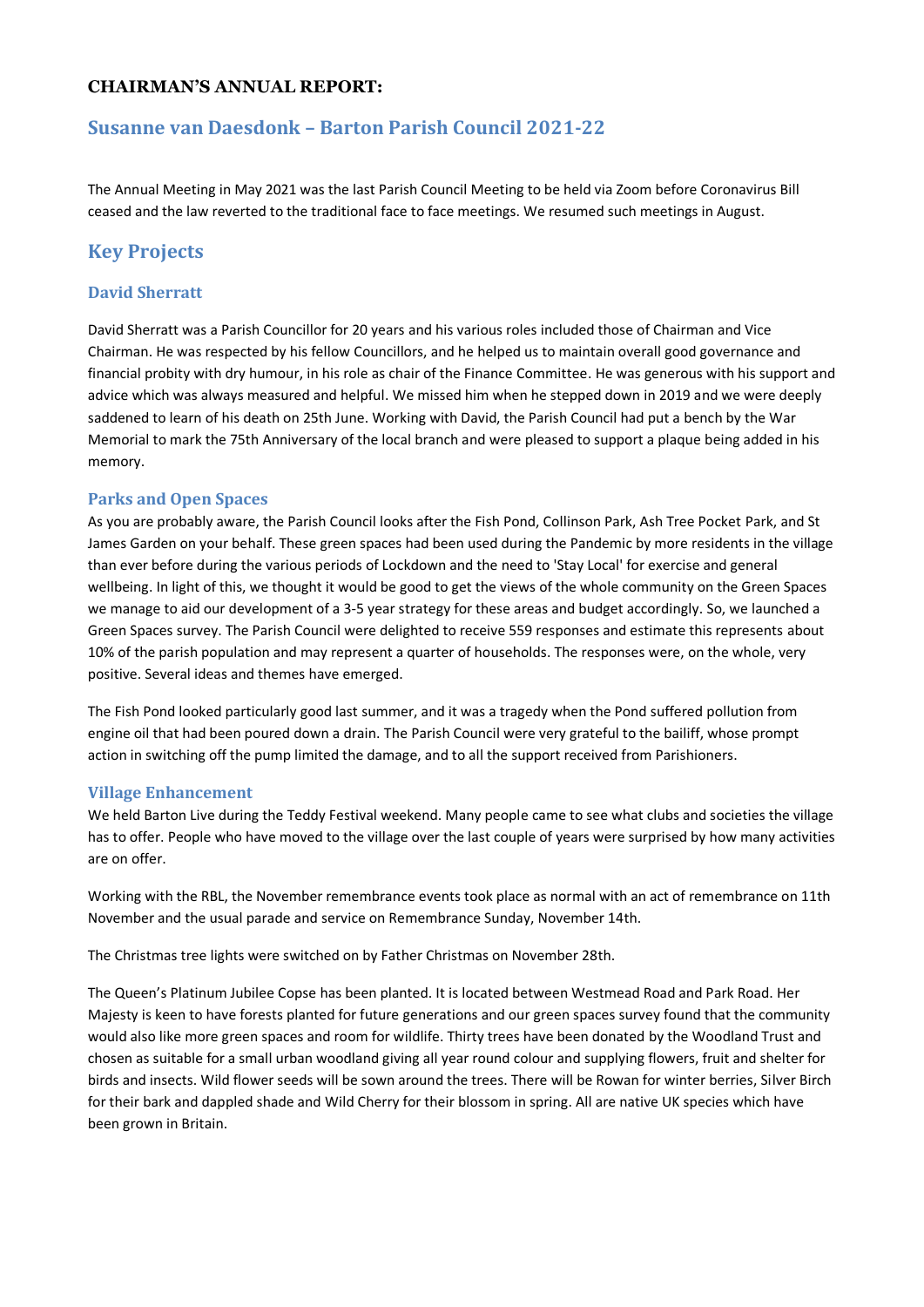#### **Benches**

The Parish Council, supported by a number of local volunteers, installed four new benches on Main Street between the lime trees as the existing benches needed replacing.

#### **Traffic Matters**

The Parish Council supported the Church and residents of St James Court by working with Staffordshire County Council to get bollards fitted to improve access to the Church and visibility for residents exiting St James Court.

A 7.5tonne weight limit has been put on Forest Road (the C18) together with a reduced speed limit. Whilst the Parish Council continues to work with County Highways on the issue with HGVs using the village, we believe these measures have made a difference. We still email the owners of any HGVs who pass through the village to indicate they should not be doing that.

#### **Lengthsman**

Following the resignation of the last Lengthsman, the Parish Council reviewed the position and given the size of the Parish decided to recruit two Lengthsmen. For information, the village Lengthsman is a traditional role which today is responsible for recording and reporting to County Highways faulty street lights, potholes, broken footpaths, overgrown hedges, grass verges etc. together with light maintenance duties such as keeping gullies clear, cutting back undergrowth on footpaths and cleaning highways signage as required.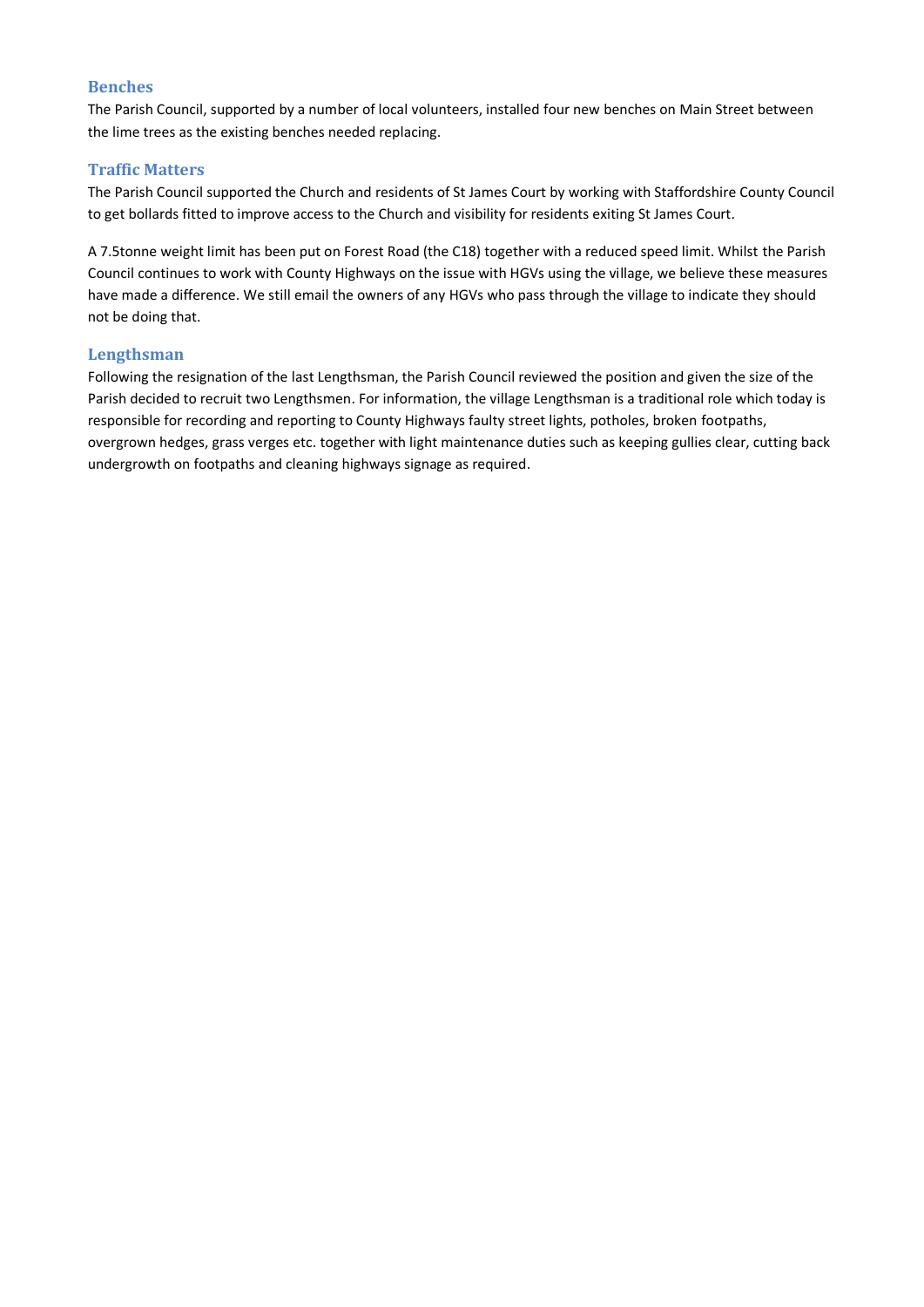## **RECEIPTS & PAYMENTS ACCOUNT 2021-2022**

## **– Siobhan Rumsby RFO / Graham Hughes Finance Chairman**

The Receipts and Payments account statement for the year ended 31 March 2022 has been drafted and will be subject to internal and external audit.

For the financial year ended 31 March 2022 the Council received a total income of £128,311. This included a precept of £63,875. Additional income totalled £64,436: The burial ground generated £11,366 and the council received grants and donations of £18,365. Rent income totalled £6,105 which included the allotments, fishing permits and Holland Sports Club rent.

Expenditure in the year totalled £141,291. The year started with the bank revetment project, the cost of circa £19k was kindly funded by Barton & Dunstall Key Trust, Simon Clarke, Staffordshire County Council Climate Fund and Transforming the Trent Valley, with Barton Parish Council contributing £2K.

The Parish Council contributed £8,819 to the Staffordshire County Council's traffic calming scheme on Station Road. The Council also facilitated the installation of the bollards on Main Street by the entrance to St James' Church, this was fully funded by the County Council and residents of St James Court.

Capital expenditure of circa £7k has been on new noticeboard covers which needed replacing, 4 new curved benches on Main Street and a replacement laptop.

An unforeseen expense was the £4k cost of clearing the oil contamination at the fishpond. The Council has gratefully received residents' fund raising of some £800 to be spent on preventative measures against this happening again.

The Parish Council has ended the year with funds in hand of £119.5k.

Regular bank reconciliations are carried out and a monthly summary of the accounts is presented to the full Parish Council. The Finance Committee meet quarterly to check the accounts, review the budget and make appropriate recommendations to full Council.

Following an end of year internal audit, a finance meeting will be scheduled towards the end of May to review the final year end statements. The Annual Governance and Accountability Return will then be subject to an External Audit and will be available for public inspection on request for a period in July.

## **New Financial Year**

At its meeting in January 2022 full Council approved the new financial year's precept with an 18% rise to £76k. The Parish Council Tax Rate for the average band D property has therefore increased by £5.93 per annum to £38.81.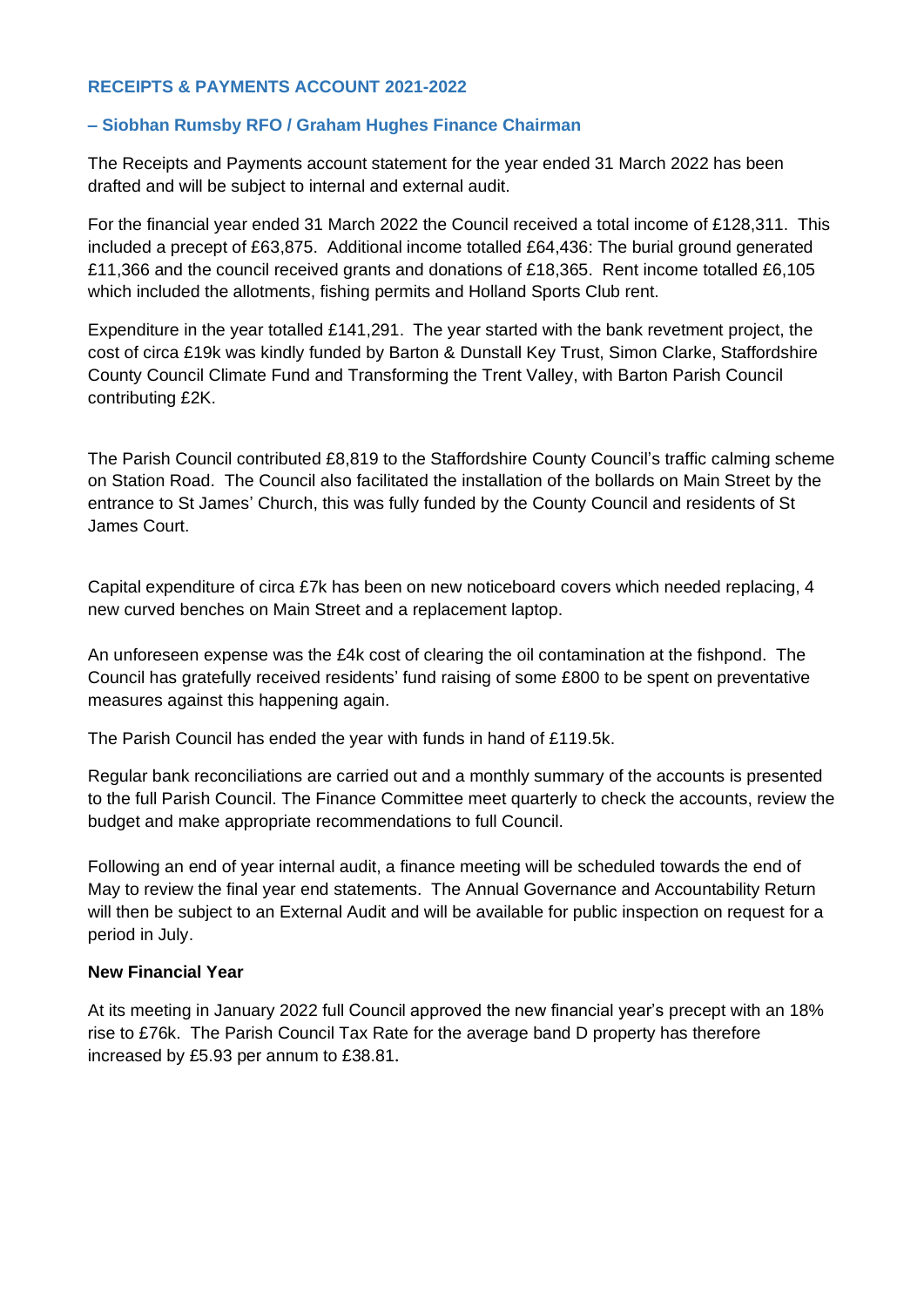| <b>Barton under Needwood Parish Council</b>  | <b>Receipts and Payments Account</b> |               |
|----------------------------------------------|--------------------------------------|---------------|
| S. Rumsby, RFO - 31 March 2022               |                                      |               |
| Receipts                                     | 2021/2022                            | 2020/2021     |
| <b>Local Authority Precept</b>               | € 63,875.98                          | € 64,893.28   |
| Local Authority Other                        | £ 2,421.00                           | 1,865.00<br>£ |
| <b>Burial Ground</b>                         | € 11,366.00                          | € 11,531.00   |
| Rents - Allotments, Fishing & Holland Sports | 6,105.06<br>£                        | £<br>3,263.50 |
| Investment Income (Interest)                 | £<br>13.54                           | £<br>406.88   |
| <b>VAT Reimbursement</b>                     | £<br>8,246.65                        | £<br>6,039.80 |
| Other + Grants & Donations                   | € 18,365.50                          | € 18,494.46   |
| Car Park                                     | € 8,682.00                           | € 8,503.43    |
| Village Hall Salary contra                   | 9,235.38<br>£                        | € 7,428.40    |
| Credits not on statement                     | £                                    | £             |
|                                              | £128,311.11                          | €122,425.75   |
| <b>Payments</b>                              |                                      |               |
| Salary / Wages                               | € 50,684.51                          | € 48,283.27   |
| Administration                               | 9,176.60<br>£                        | 8,953.44<br>£ |
| <b>Burial Ground</b>                         | € 1,915.75                           | € 2,326.88    |
| <b>Allotments</b>                            | £ 1,879.77                           | £<br>1,016.06 |
| Fishpond                                     | 3,441.00<br>£                        | £<br>2,839.34 |
| Donations & S.137 payments                   | £<br>668.70                          | £<br>433.10   |
| Capital Expenditure                          | £ 7,174.51                           | € 23,563.48   |
| General Payments inc Maintenance & Repairs   | € 5,886.39                           | 2,010.82<br>£ |
| P & OS Grasscutting/Grounds Maintenance      | £ 12,657.22                          | £<br>7,884.53 |
| <b>Special Projects</b>                      | £ 27,914.40                          | £<br>1,573.20 |
| Lengthsman                                   | 1,818.96<br>£                        | £<br>835.96   |
| <b>Car Park</b>                              | £ 1,383.95                           | £<br>2,697.30 |
| <b>VAT Payable</b>                           | € 9,497.59                           | £<br>8,246.13 |
| Village Hall Salary contra                   | 7,008.76<br>£                        | £             |
| Vec                                          | 183.63<br>£                          | 5,734.48      |
| Unpresented cheques                          | £                                    | £             |
|                                              | £141,291.74                          | £116,397.99   |
|                                              |                                      |               |
| Net Income for the Year to date              | $-$ £ 12,980.63                      | 6,027.76<br>£ |
| Add Cash Balances B/Fwd 1st April            | £132,532.45                          | €126,504.69   |
|                                              | £119,551.82                          | £132,532.45   |
|                                              |                                      |               |
| <b>Represented By Cash Balances</b>          |                                      |               |
| <b>Current Account</b>                       | £ 2,001.00                           | 2,001.00<br>£ |
| High Interest A/C (Closed)                   |                                      |               |
| Deposit Accounts                             | € 43,546.83                          | € 56,534.85   |
| Petty Cash                                   | 150.00<br>£                          | 150.00<br>£   |
| National Savings Account                     | € 73,853.99                          | € 73,846.60   |
| <b>Total Cash Balances</b>                   | £119,551.82                          | €132,532.45   |
|                                              |                                      |               |
| Reconcilliation                              | 0.00<br>£                            |               |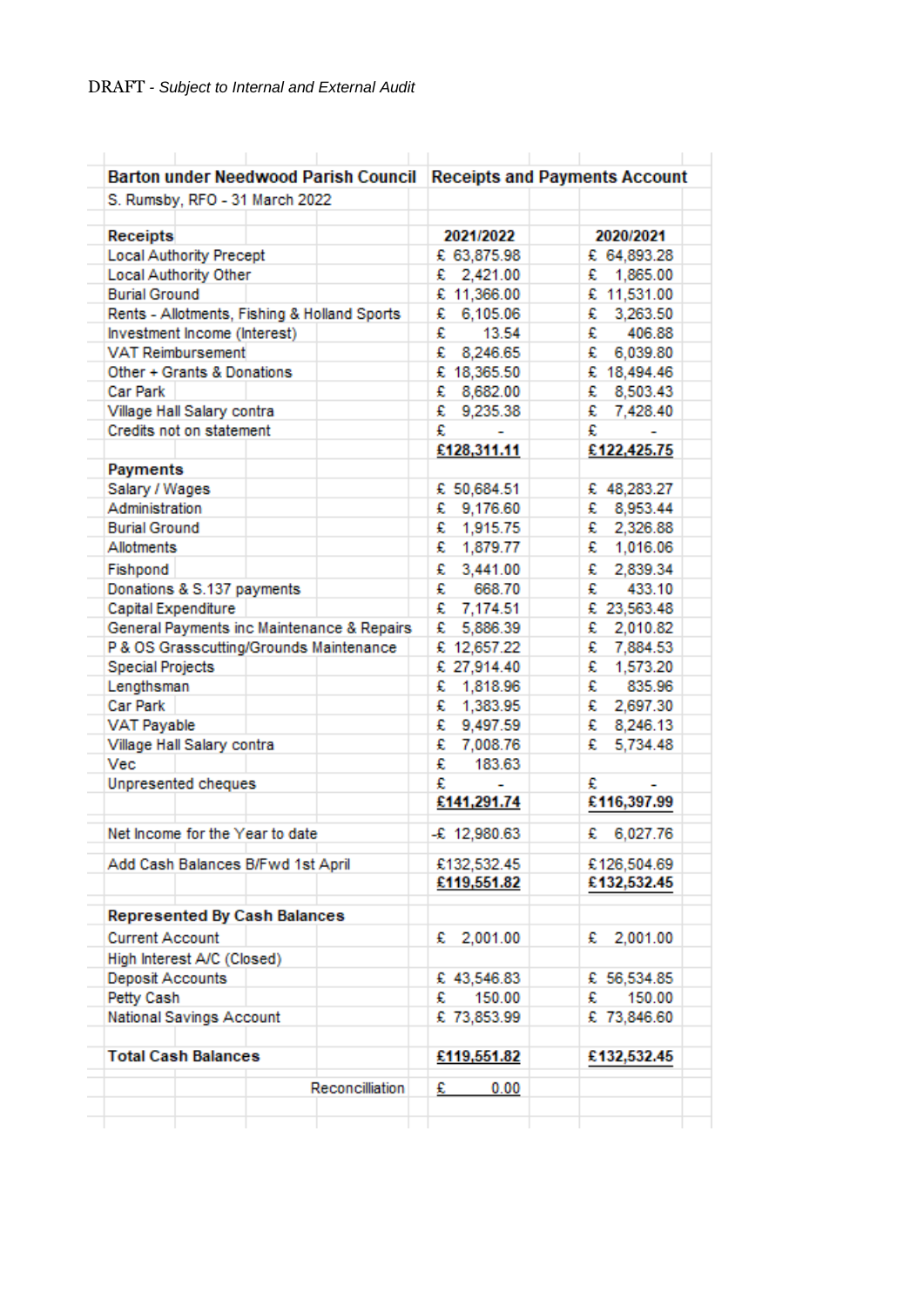## General Power of Competence

As an eligible Council, the General Power of Competence (Part 1, Localism Act 2011) has been applied to the following payments for the benefit of people in the area on activities or projects not specifically authorised by other powers. Payments made:

| <b>Total</b>                         | £668.70 |
|--------------------------------------|---------|
| <b>Barton Festival</b>               | 120.00  |
| <b>Green Leaves</b>                  | 35.70   |
| <b>St Giles Hospice</b>              | 30.00   |
| Holland Sports Club in lieu of rent  | 300.00  |
| Barton Fire Brigade - Christmas star | 100.00  |
| <b>Royal British Legion</b>          | 83.00   |
|                                      |         |

#### COUNCILLORS' EXPENSES

Councillors may claim for reimbursement of goods and services purchased on behalf of the Parish Council and occasional travel expenses. Councillors are entitled to one ream of A4 paper per year.

#### **RESPONSIBILITES**

The Parish Council are responsible for maintaining village assets including the Burial Ground, Collinson Park, Ash Tree Pocket Park, the Fishpond, the War Memorial, Allotments off Efflinch Lane, various planters around the village and are the Sole Trustee of the Village Hall.

The Parish Council are not responsible for the following:

Maintenance of roads and footpaths, jetting of gullies – *Staffordshire County Council Highways* The canal / brook / surface water flooding *– Environmental Agency/SCC and water authorities plus riparian owners (adjacent properties)*

Fly-tipping, illegal advertisements, noise complaints, dog fouling – *East Staffordshire Borough Council*

Speeding, anti-social behaviour - *the police 101 number or via their Facebook pages* Illegal parking– *Clear Streets*, *Staffordshire County Council*

Parking causing an obstruction- *the police 101 number or via their Facebook pages*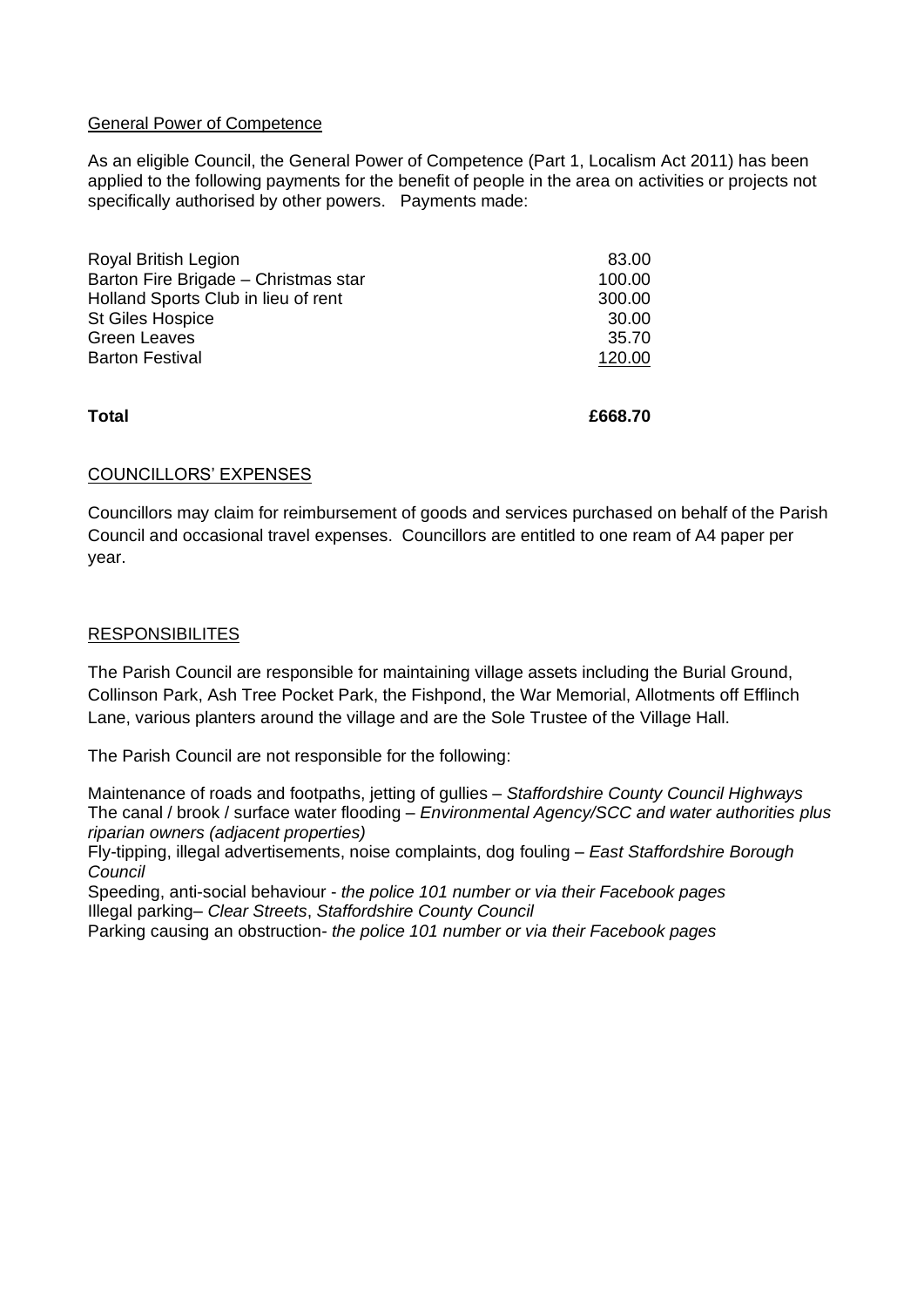## PARISH COUNCILLORS

Susanne van Daesdonk, Chairman Lynn Bennett, Vice Chairman Alison Jones Ed Sharkey Jeannette Taylor Graham Hughes Ian Gilbey Lindy Young Derek Lord Sean Severn Jim Weaver

#### MEETING ATTENDANCE

Parish Councillors have attended all monthly Parish Council meetings with the exception of the following where apologies were accepted:

| <b>June 2021</b> | <b>Cllr S Severn</b>                         |
|------------------|----------------------------------------------|
| <b>July 2021</b> | Meeting cancelled due to Covid 19            |
| August 2021      | Cllrs G Hughes, S Severn, E Sharkey, D Lord  |
|                  | September 2021 Cllrs D Lord, J Weaver        |
| October 2021     | Cllrs S Severn, D Lord                       |
| November 2021    | Cllrs S Severn, J, Weaver                    |
| December 2021    | Cllrs G Hughes, J Weaver                     |
| January 2022     | Cllrs G Hughes, S. Severn, D Lord, L Bennett |
| February 2022    | <b>Cllr S Severn</b>                         |
| March 2022       | Cllr S Severn, J Weaver                      |

Borough Councillors: Needwood Ward Councillors Bev Ashcroft and Jacqui Jones have each attended 1 meeting this year.

County Councillor: Cllr Julia Jessel has attended 2 meetings Police representatives: 5 meetings attended.

Parish Council meetings are generally held on the first Thursday of every month, commencing at 7.15 pm in the Douglas Room, Barton Village Hall, Crowberry Lane, Barton under Needwood. At the start of the meeting, there is a Parishioners Forum where 15 minutes is allocated for Parishioners to bring up any matters for discussion.

#### Contact Details

The Clerk to the Council is Mrs Siobhan Rumsby and the office opening hours by appointment are 10am until 12pm Mondays; and 1pm until 3pm Wednesdays and Thursdays. Tel: 01283 716059

Barton under Needwood Parish Council Village Hall Crowberry Lane Barton under Needwood Burton upon Trent **Staffordshire** DE13 8AF

Website: [www.bartonunderneedwood-pc.gov.uk](http://www.bartonunderneedwood-pc.gov.uk/)

Email: clerk@bartonunderneedwood-pc.gov.uk

Follow us on Facebook and Twitter for the latest updates on Parish Council activities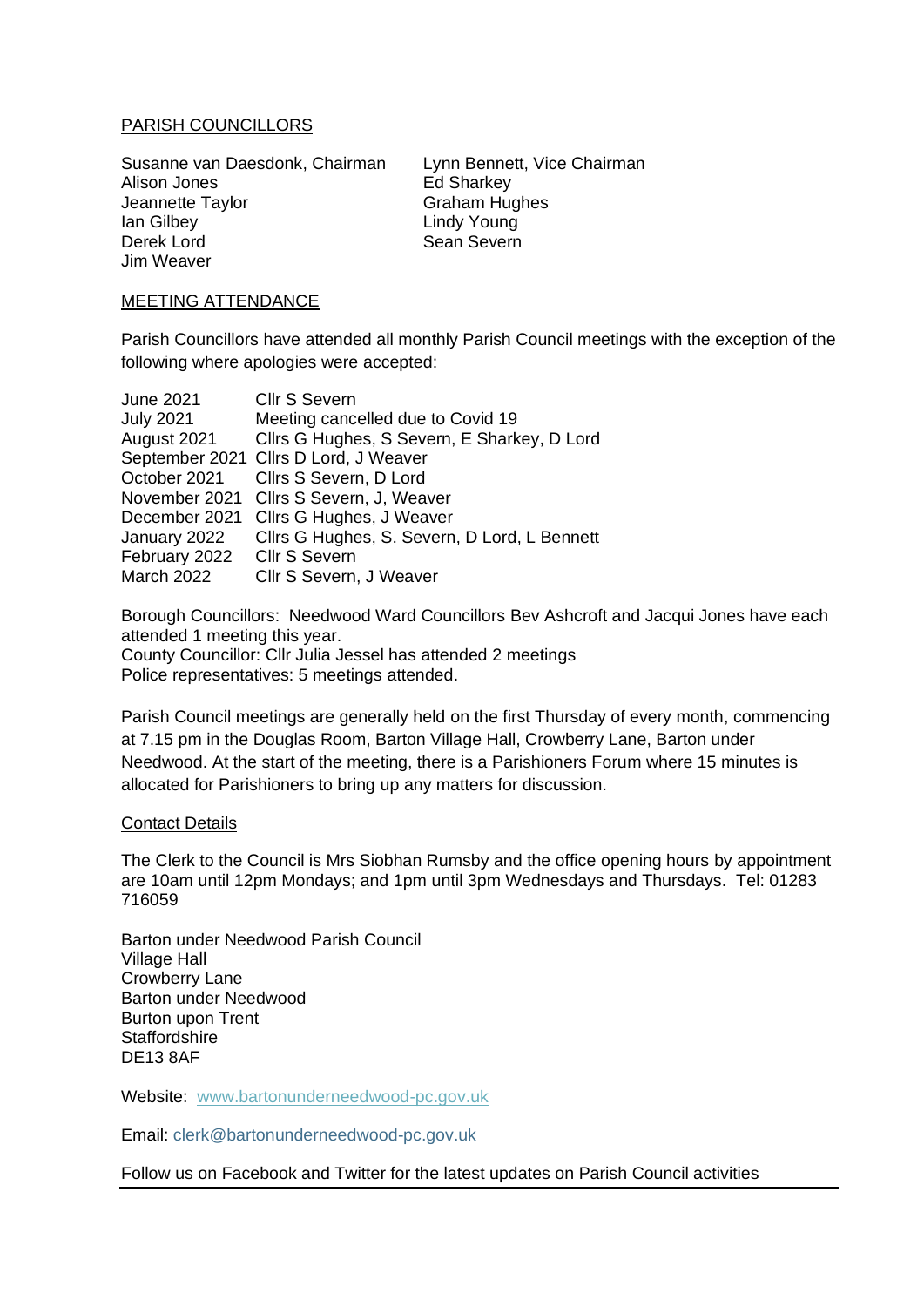

# **Holland Sports Club – Dick Titley Chairman**

#### Report for year ending April 2022

The Holland Sports club reopened in April 2021. We had managed to survive the lockdown through the furlough of our staff and by obtaining grants which enabled us to keep our heads above water.

Fortunately, the weather was extremely kind to us in early Spring and this meant that families were keen to enjoy our outside sports facilities, the bar and its patio areas and we steadily began to rebuild our finances. Our main income for the club is through our bar. Gradually the sports returned to our well-manicured grounds which had been untouched for a whole season. Covid guidelines were initially introduced but gradually the sports returned back to almost normal by September. The lockdown did result in the deterioration of some of our facilities and we would like to pass on our thanks to the Clarke Family Charitable Foundation who helped us re-roof the cricket pavilion which had suffered damage over that period of time.

The lock down also enabled us to plan for the installation of our new function room, thanks to the generosity of the Dunstall Key Trust and fund raising from our members. The function room was a much-needed facility, required to cater for the hundreds of children and parents who pass through the club at weekends and up to now crowded into the bar area after events. The new modular building from 'LCS Containers' included a commercial kitchen which has allowed us to cater for our guests as well as provide a larger venue for meetings, dinners, parties, weddings and other events.

The new facility has been a steady project gradually built up over the winter months, and eventually we opened the "Potters Yard Café" which now provides breakfasts and drinks, including fresh coffee during weekends when our sports parents are supporting their children. The café is also open to the public and we are keen to attract our community into our facilities. We are very grateful to the generosity of Rob and Sally Mercer and Harlaston Packington who have helped us kit out our catering supplies.

Towards the end of the summer season, we were sad to see Tracy Cole our club manager leave us and take a much deserved rest from the many hours of dedication to the club. We were extremely fortunate to find a replacement who has now settled into his new role and is bringing new business and ideas into the club. Craig Kenny is a local lad who has worked as assistant manager at the Waterfront as well as other larger catering venues including hospitality in Queensland Australia. He is now settled in the village with his young family and making huge changes to the club.

Craig has appointed local staff to assist him and has been joined by Karen Blount who has been appointed as his catering manager. Karen is an experienced events manager who has been in catering for many years and is relishing the opportunity of drawing customers into the club and café. Her innovative menus for the club include provisions shared amongst local butchers as well as eggs from Packington Free Range. Our new range of drinks include those supplied by the Roebuck Brewery in Draycott in the Clay, the Blythe brewery in Hamstall Ridware and gins from the local Staffordshire Distillery. Our crisps are also supplied by 'Just Crisps' from the same village. Craig and Karen are keen to hear from other local producers who may wish to supply our club.

Sport remains our main core business and we are very fortunate to have a wide range of clubs using our facilities. This year we have been joined by Dunstall Cricket Club who have amalgamated with Barton Cricket Club and are making the most of being able to spill over onto our expansive fields. The rugby and football clubs continue to steadily outgrow us. The Football have attracted a thriving young girls section to add to their numbers and for the first time in their history, the rugby club now have a ladies section. All of these have added a very welcome burden to the club and both are now looking for local land to install pitches to ensure that they can provide sport for all.

This summer will see the installation of new floodlights around the rugby pitch and training areas, following a huge fund raising campaign by the rugby clubs members. The tennis club have benefited from the desire to play outside sports during Covid restrictions and are making the most of our floodlit courts. Our oldest member club is of course the Tug of war section who continue to attract new members and are forever present throughout the year training around the fields and competing nationwide.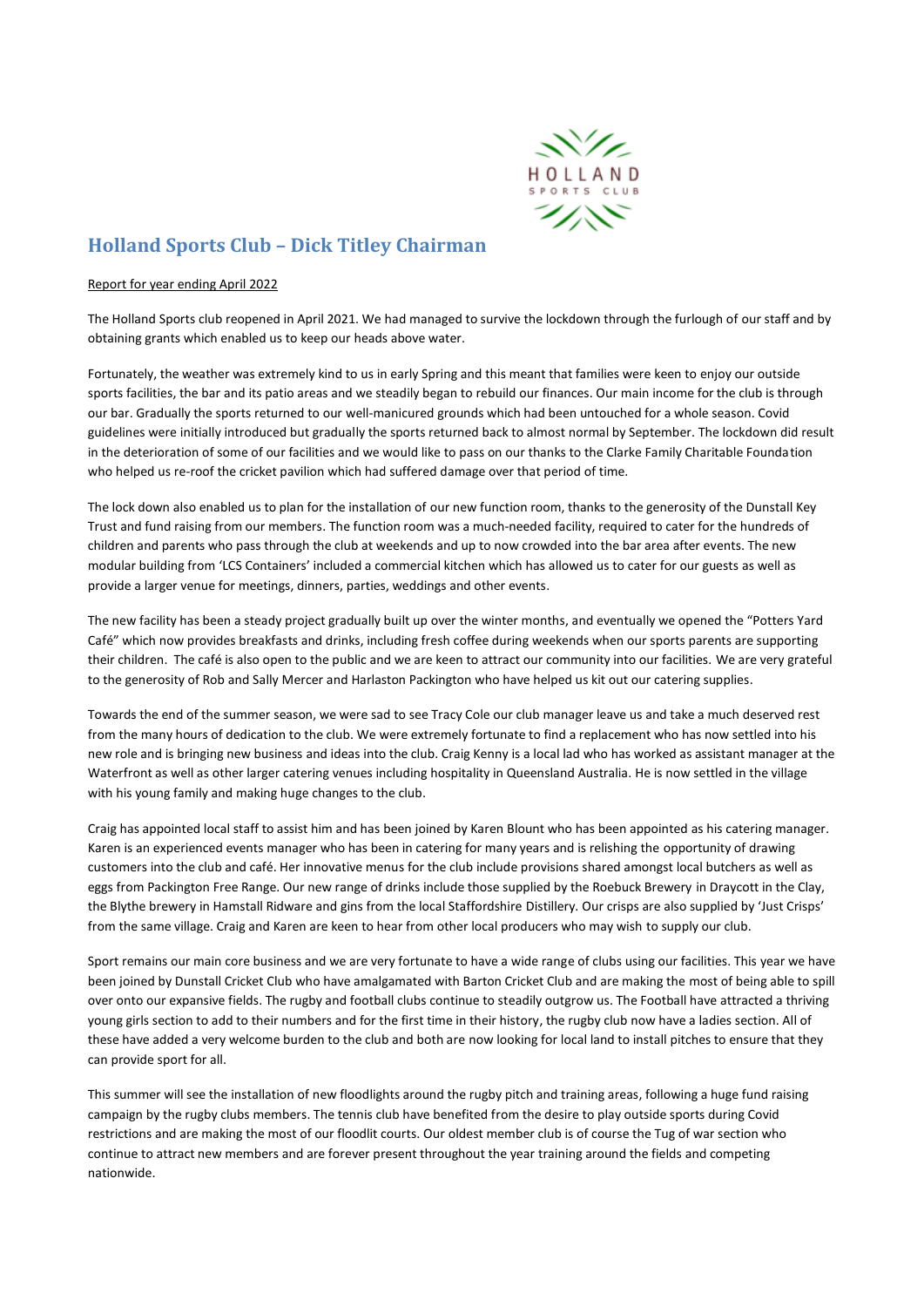Holland Sports Club will always rely on the generosity of others to enable us to survive, and we are currently responding to a demand to provide better facilities for our disabled visitors. We are currently looking to raise around £70k to provide access into our function room, new disabled toilets and also paths to enable disabled access to the sports fields and courts for our many visitors who are unable to access the pitches during poor weather conditions. This will also allow our tennis club to host wheelchair tennis which is currently restricted due to the access. We are obviously keen to hear from anyone who would like to help fund this project.

The continued support of Jeanette and Alison from the Parish Council is always appreciated, bringing their wise thoughts and experience to our meetings. We continue to be very grateful and proud to be working throughout the year with the Parish Council.

Dick Titley

Chairman of Holland Sports Club

[dick@titleys.com](mailto:dick@titleys.com)

Mobile: 07958022499

Craig and Karen can be contacted on our new email addres[s hollandsportsclubbarton@gmail.com](mailto:hollandsportsclubbarton@gmail.com).

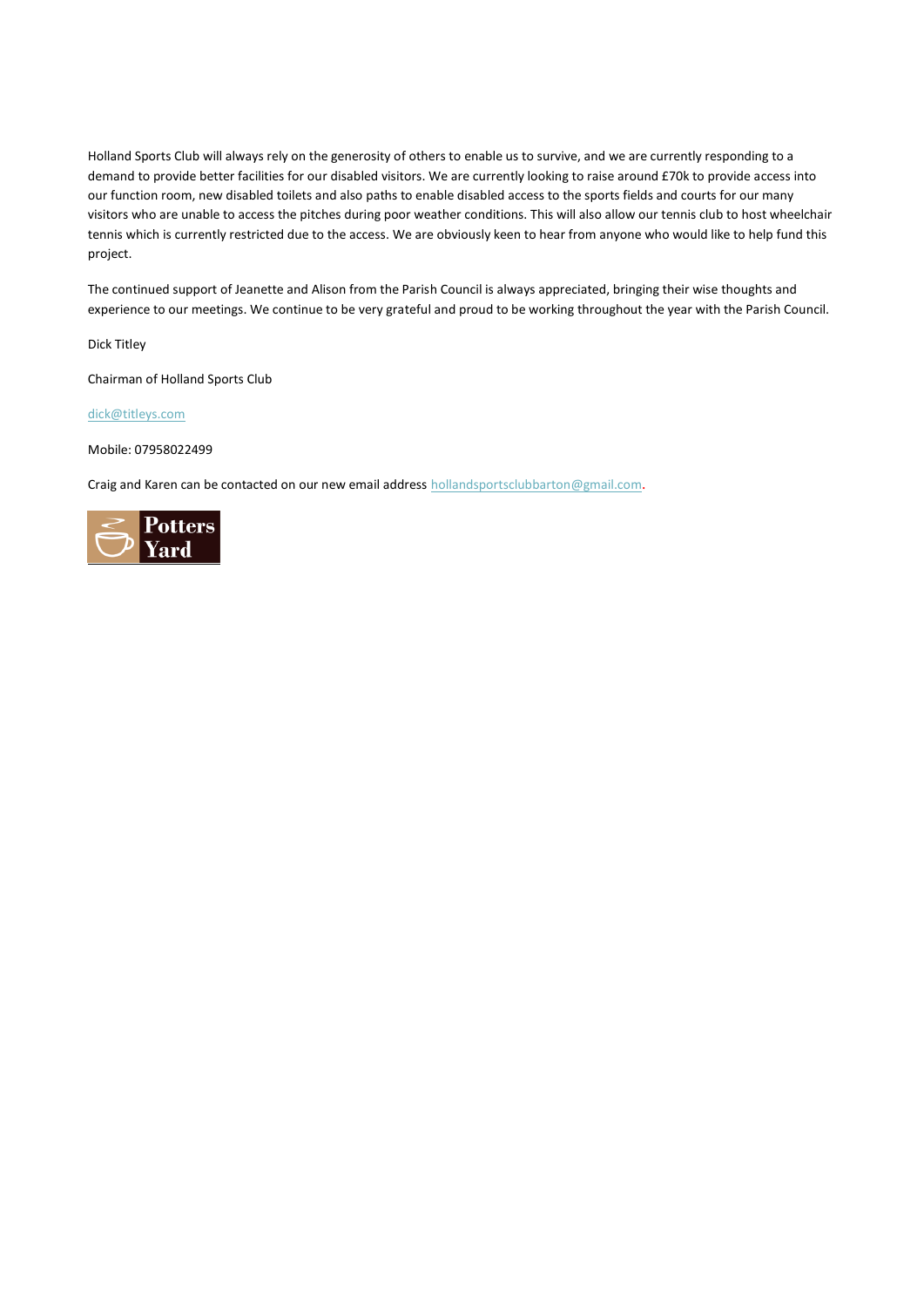# **Barton Village Hall – For the Year ended 31st December 2021**

#### **Chairman, Pam Jepson & Treasurer, Joe Moody**

#### **Chair's Annual Report**

The year 2021 started off with the Government introducing Tier 4 lockdown COVID rules in England and only The Little Stars (the Nursery Group) were allowed to function in the Hall.

The Hall continued to be cleaned everyday to keep it as COVID safe as possible along with the One Way System and the Wearing of Masks.

The Heating and Water etc.were tested everyday .

All the servicing contracts and maintenance were also carried out.

Fortunately, our Treasurer claimed for various grants which were available to local organisations and was successful in obtaining them. These have helped with the extra expenses incurred and loss of hire fees due to closure of the Hall for long periods because of COVID.

In April there was a change in Government rules which meant that all children's activities could return but with no mixing of households.

May /June / July. Indoor events with rule of 6 did return but with a restricted number of people attending.

August. We had the new entry system to the hall updated to cover all rooms independently. This provides better security for the Hall and for the hirers and is working well.

In September we purchased a Lincat water boiler which is energy saving and far more efficient than the kettles and the urn previously used.

We also purchased an outside waterproof display cabinet for all hirers to advertise their various classes etc.

In October we carried out a Drone Survey of the Hall Roof area and it was found to be in good repair.

In December we had an electric smart meter fitted by our supplier.

We carried out our committee meetings throughout the year on Zoom so that we were able to keep everyone informed about the latest Government COVID Guide Lines which were discussed and implemented to keep everyone safe.

I would like to thank our Building Manager Chris Panter for looking after the Hall during this difficult year also Alan Greenaway who worked the weekends as Chris wanted less hours. Unfortunately Chris is going to leave us at the end of March 2022 so we have appointed Steve Murray as his replacement from January 2022.

My thanks go to Joe Moody our Treasurer who looks after our finances and keeps us well informed. Also my thanks go to Siobhan Rumsby who is the booking clerk and looks after the hirers and all enquires. Thanks also go to the Committee for their time and input to keep the Hall functioning during the year.

A big thank you goes to the Hirers who have supported us and it's so good to see them all back with their people and ejoying what they love doing

Let's hope that 2022 will prove to be a really good year.

#### **Treasurer's Annual Report**

This has been another difficult year for the Village Hall due to the COVID pandemic as explained in the Chair's report. The increased hire fees of £27,713, compared to the prior year of £18,395 were only due to less COVID restrictions in the year compared to 2020. The Hall has still a long way to go to get back to prepandemic hire fee income.

Whilst the fee income is distorted due to the pandemic it should be noted that CDA represented 34% of the fees and Little Stars represented 29%. The Hall is very much dependent on these two hirers.

Government Grants relating to COVID amounting to £27,000 (2020 £25,000) were received in the year.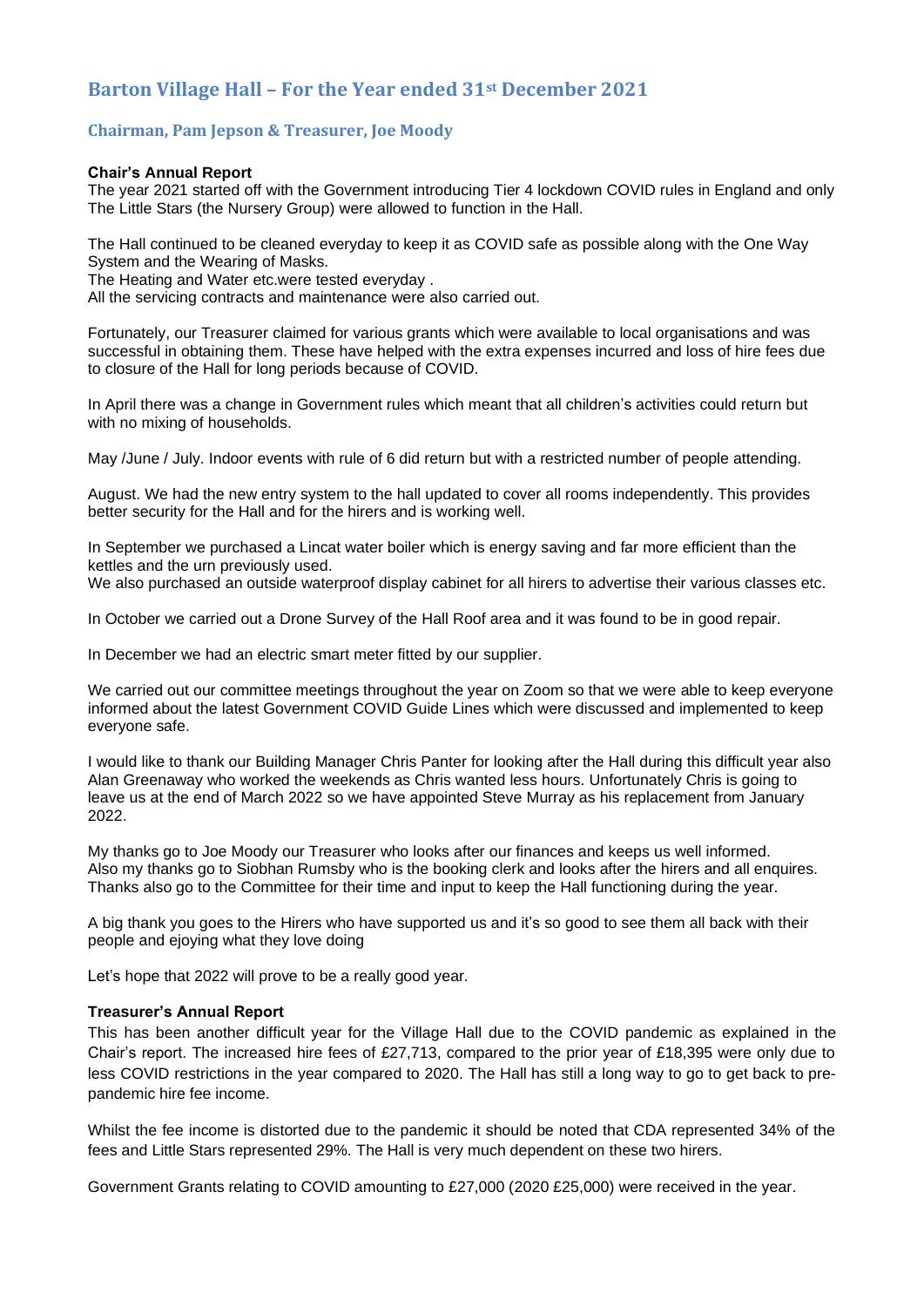Property maintenance and repairs incurred during the year to keep the Hall up to standard and comply with regulations amounted to £5,893 (2020 £4,267). The major cost incurred being £1,305 in respect of the lift.

Capital and equipment spend mentioned in the Chair's report refers to two items which were acquired in the year but not paid for until after the year end. These were the Lincat water boiler and display cabinet.

Salaries and wages amounted to £13,714 (2020 £16,886), however 2020 included redundancy costs of £3,516.

The surplus for the year amounted to £16,662 (2020 deficit £4,531), which resulted in the bank balance at 31.12.21 being £72,500 (2020 £55,838)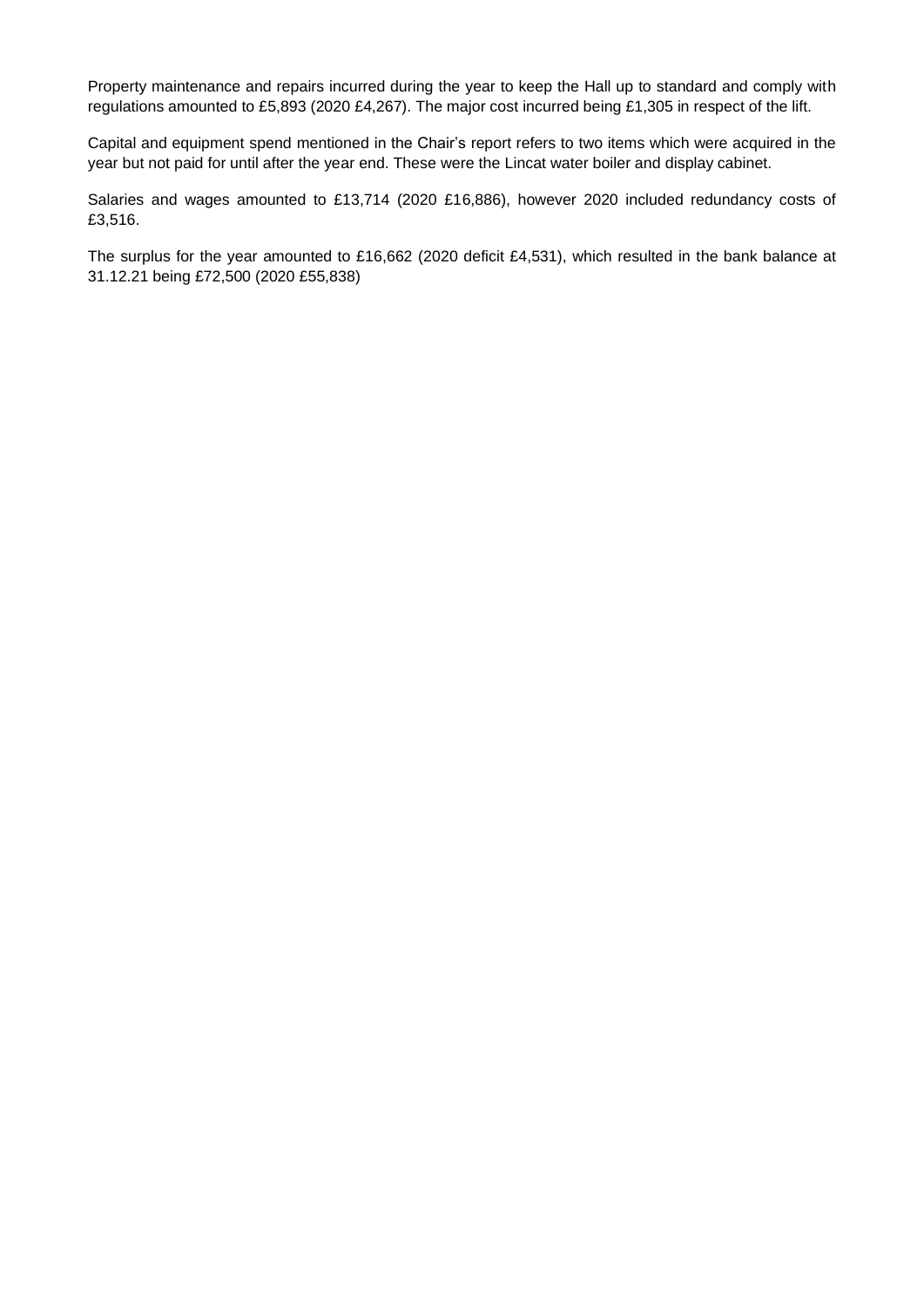# **ROYAL BRITISH LEGION – BARTON UNDER NEEDWOOD BRANCH**

Barton under Needwood branch currently has 29 members affiliated to the branch.

Please note that to be a member of the RBL it isn't a requirement to be a serving member or veteran of HM Forces. The RBL is a charity that provides lifelong support to serving and ex serving personnel and their families. Membership builds relationships and we are a group of likeminded people who wish to provide support to the Armed services community.

This last year has been a turbulent year, as for everyone, Covid and social distancing has hampered meetings and events and we as a branch had very the sad news that our chair, David Sherratt terminally ill. At the AGM in 2020 a branch re- shuffle was decided, and Sean Severn became the chair whilst David stepped up to be the president. Long standing member Gordon Payne remained as vice chair. However, sadly David passed away peacefully with his family by his side in June 2021. David was a stalwart supporter of the RBL and a very highly regarded prominent figure within the village and is deeply missed. To commemorate his achievements the 100-100 bench was dedicated to his memory overlooking the memorial at which he would always be found leading the remembrance services held in the village. RIP David.

A further reorganisation of the branch was required, and Gordon Payne was elected and stepped up to be president whilst EX Guardsman Gerry Taylor was elected as Vice Chair. Rev Andy Simpson joined as our branch chaplain and the branch went about preparations for the RBL 100<sup>th</sup> year and our branch 75<sup>th</sup> Anniversary.

As part of the 100th Anniversary, our President, Gordon Payne went on Camera and relived some of his experiences in the Korean War as part of 41 Commando, he was one of the chosen few. Gordon is one of the very few who returned home and continues to keep the remembrance of the Korean war at the forefront of the RBL. It was fitting and just that he was asked to carry out the opening address to the Staff's RBL County conference which took place in Barton Village Hall as its location and also opened the Annual Standard bearer's competition that was again held in Barton Village Hall. This highlights the importance and availability of the facilities in Barton under Needwood for use by the RBL County Committee.

As the Poppy appeal was launched, the Branch was frustrated with the Covid restrictions and a lack of stock, but new ways were employed on how to collect on behalf of the RBL. The branch came up with some novel ideas which saw an electronic contactless card machine employed as door-to-door collections were stopped. The outstanding efforts by the volunteers, businesses, schools, and local people saw our total collection reach £6000. Thank you to all who gave their time and money.

As is customary, the RBL led the parade from JTHS around the village to the church. Despite Covid safe distancing we managed to be joined by contingent of the Royal Signals from Beacon Barracks Stafford and many of the village youth and adult organisations were represented as Rev Andy Simpson conducted his first remembrance service. There was a fantastic turn out and following on from that event some local engagement from our Std Bearer and Gordon, as they went into a local school to discuss the act of remembrance and the std. The Branch would like to thank all at Barton Parish Council and the volunteers who work hard to ensure the Parade takes place each year and for their continued efforts in maintaining the memorial square and the benches.